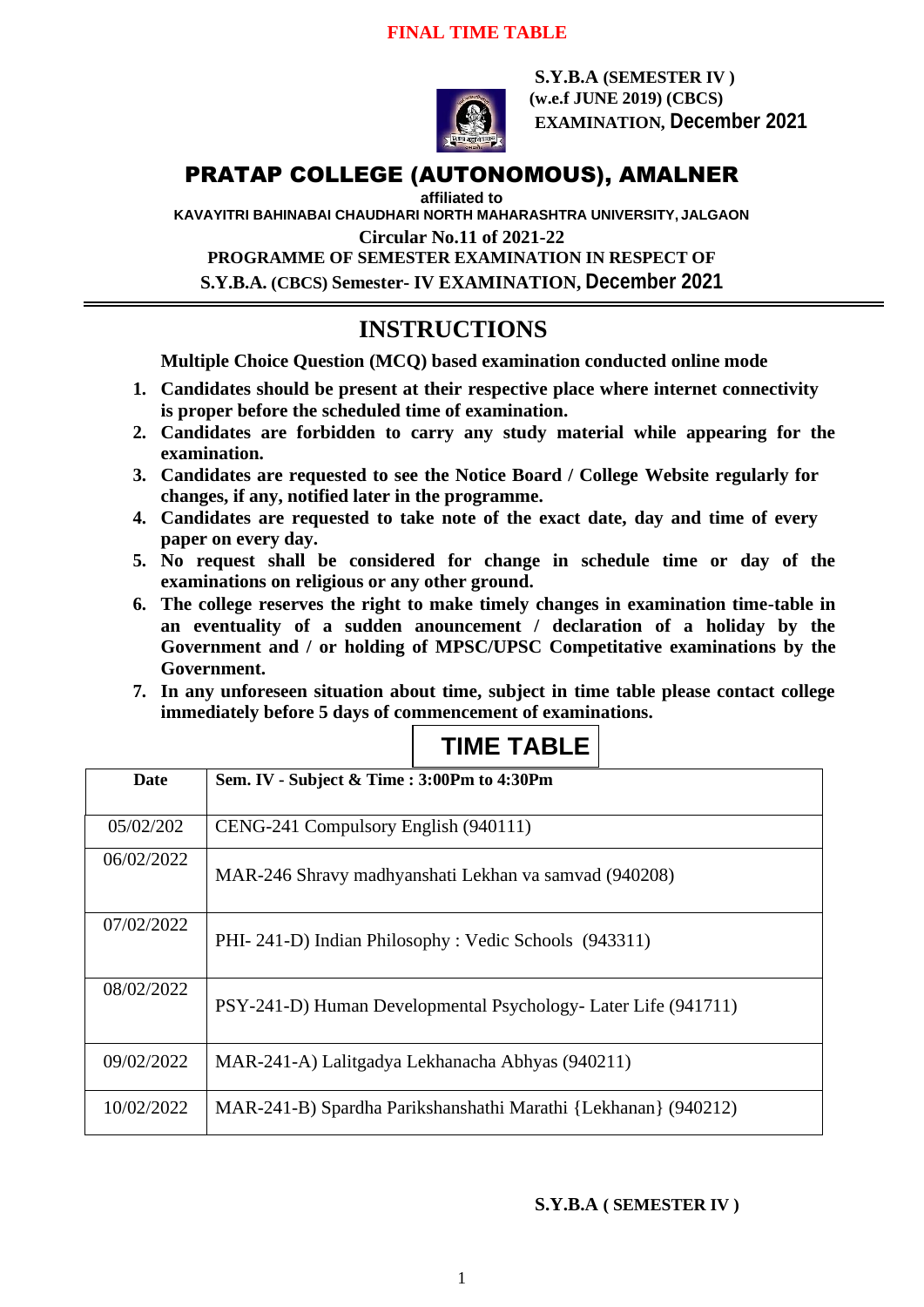## **FINAL TIME TABLE**

#### **(w.e.f. JUNE 2019) (CBCS) EXAMINATION, December 2021**

| <b>Date</b> | Sem. IV - Subject & Time :3:00Pm to 4:30Pm                               |
|-------------|--------------------------------------------------------------------------|
| 11/02/2022  | ENG-241 Appreciating Drama and Novel (942411)                            |
| 12/02/2022  | DEF-241 India's National Security-II (942011)                            |
| 13/02/2022  | HIS-241 History of Ancient India (B.C.1500 to A.D. 800) (941211)         |
| 14/02/2022  | GG-241 Economic Geography (941511)                                       |
| 15/02/2022  | POL-241 Introduction to Local and District Admnistration (941111)        |
| 16/02/2022  | ECO-241 Indian Economy Since 1980-II (941011)                            |
| 17/02/2022  | HIN-241-A) Kathetar Gadya-2 (940511)                                     |
| 18/02/2022  | GG-242 Geography of Tourism-II (941502)                                  |
|             | ENG-242-B) English Literature from 16th Century to 19th Century (942402) |
|             | DEF-242 Contemporary Warfare-II (942002)                                 |
|             | ECO-242 Agriculture Economics-II (941002)                                |
|             | HIS-242 History of USSR (A.D. 1917 to A.D1964) (941202)                  |
|             | HIN-242 Kavyashasra-2 (940502)                                           |
|             | MAR-242 Aadhunik Vangmay prakar: Vaicharik Gadya (940202)                |
|             | POL-242 Reading Dr Ambedkar (941102)                                     |
| 20/02/2022  | POL-243 Modern Political Ideology (941103)                               |
|             | DEF-243 Defence Mechanism and Organization of India-II (942003)          |
|             | ENG-243-B) Indian Writing in English (942403)                            |
|             | ECO-243 Advanced Macro Economics-II (941003)                             |
|             | HIN-243 Natak vidha (940503)                                             |
|             | HIS-243 History of the Marathas (A.D. 1680 to 1661) (941203)             |
|             | MAR-243 Bhartiy Ani Pacchaty Sahity Vichar (940203)                      |

**S.Y.B.A ( SEMESTER IV )**